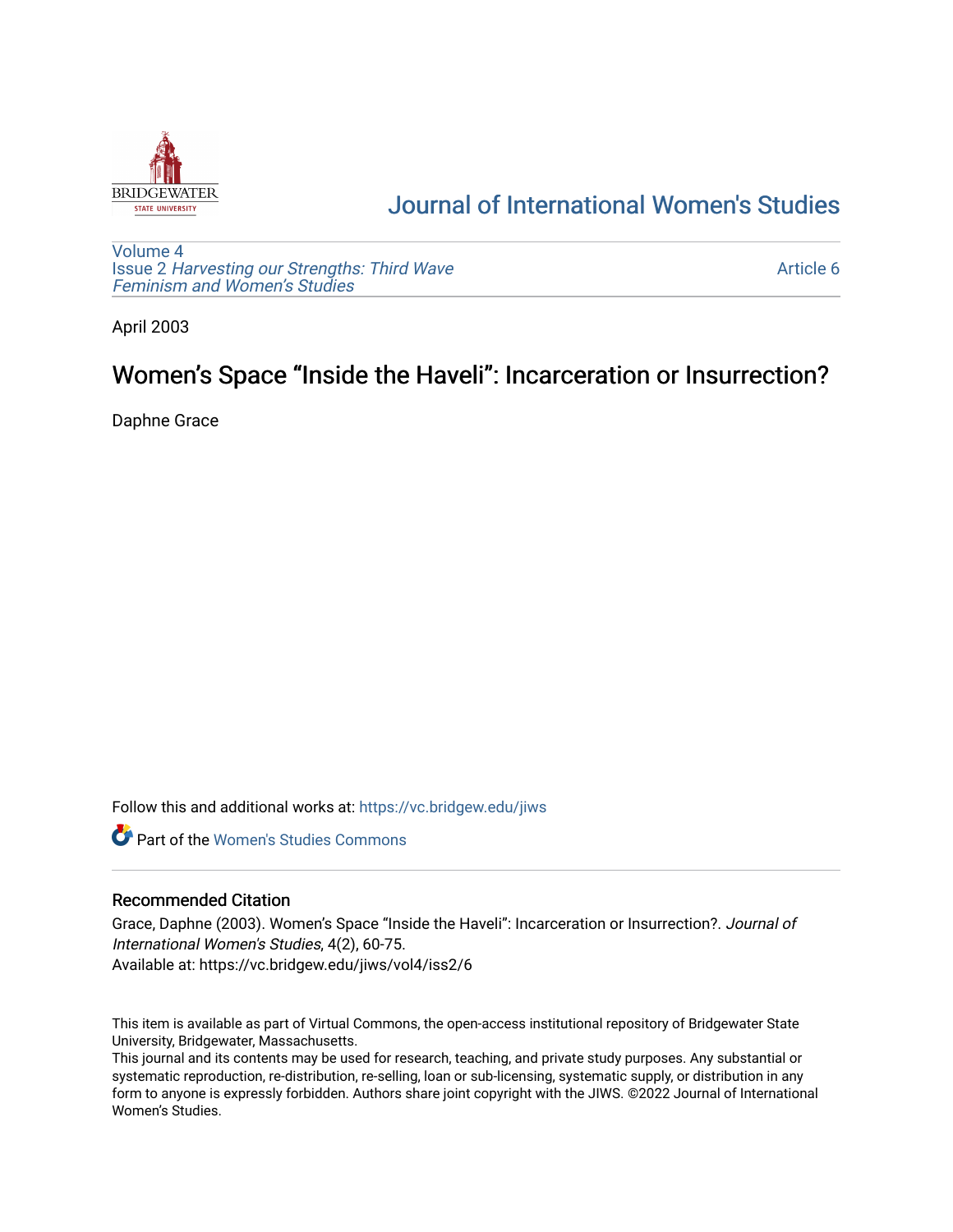This journal and its contents may be used for research, teaching and private study, purposes. Any substantial or systematic reproduction, re-distrib<del>utIon, reখselliHg, Ioan lof sub-licensing, systemat</del>ic supply or distribution in any form to anyone is expressly forbidden. ©2003 Journal of International Women's Studies. Grace: Women's Space "Inside the Haveli"

# **Women's Space "Inside the Haveli": Incarceration or Insurrection?**

By Daphne Grace<sup>i</sup>

#### **Abstract**

While the Hindu and Muslim veiled woman may respectively appear to be relics of traditional class and religious values, or as icons of the eroticised female body of colonial desire, she still appears as a powerful – and ambiguous – indicator of meaning in contemporary literature. Both Asian and Euro-American theorists have recognised the equation in imperialist through between the feminised nation and the trope of the veiled woman. Yet how far is the figure of the Indian woman invisible as well as silent? This article discusses how gendered representations of women represent the changing role of women in terms of the traditional place of women behind the screen of purdah, within the confines of the haveli (harem). Ironically, while women are placed in restricted gendered spaces within certain Islamic cultures and in upper castes of India – struggling to find agency and identity outside such spatial definition – western feminists have advocated the creation of "women-only" spaces. This article will challenge traditional concepts and debate the implications of both first and third world feminisms.

*Key Words*: third wave feminism, haveli, veil

\* \* \*

Feminist geographers have proposed how space is a complex web of relations of domination and subordination, a "power-geometry" of difference. While feminist and postcolonial theories explore notions of nomad identity, exile, hybridity and marginality, maps of postmodern social space elaborate the politics of representation in terms of the "geopolitics of location" (McDowell 29). The web of power that constructs everyday life is spatialized, and women are both actively and passively influenced by space in their constructions of identity. Segregated space has been described variously in binary terms of material/social, geographic/cultural, metaphorical/actual, real/symbolic, and real/nonreal. As Gillian Rose elaborates, the difference between real and non-real spaces is constructed through terms of sexual difference (57). Thus the coincidence between material, symbolic and discursive constructions of space influence and determine the gendered construction of space versus non-space in social, spatial and metaphoric terms. While such concepts are indicative of patriarchal society in general, they are perhaps nowhere more overtly – and controversially – expressed than in cultures in the Arab and Islamic worlds and in India.

This article problematizes concepts of female space by way of two examples from literature – one from India (as an example from the Hindu world), and one from Algeria (as an example from the Muslim world). It analyzes representations of the role of women in terms of the "traditional" place of woman behind the screen of purdah, within the confines of the harem or haveli. The harem is traditionally a space that both protects and imprisons, an extension of the veil, the enforcement of literally "forbidden" (*haram*) space.<sup>ii</sup> Placing such concepts of women's literal positioning in society in the framework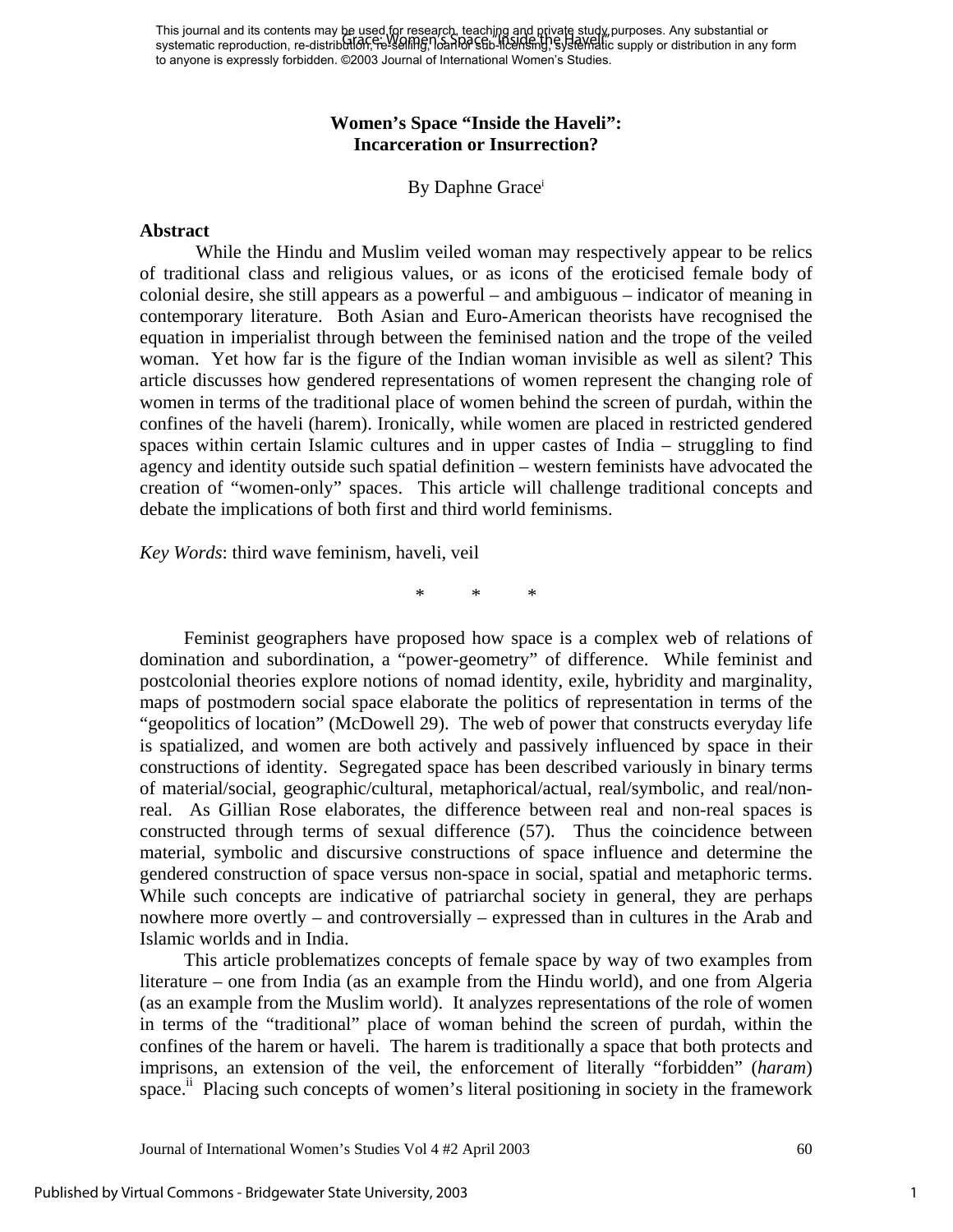of East/West feminisms involves a re-examination of the apparent discrepancies or similarities of feminist theory. While second wave feminism emphasized issues of difference, of a deconstruction of the category "woman" according to sexuality, class and color, third wave feminists must now – in the light of globalization – foster a stance in which the personal is once again formulated to meet contemporary political agendas. As Sara Suleri argues, euro-centric economies of representing and adjudicating between disparate cultural and ethnic realities have remained patriarchal, so that "it is surely the task of radical feminism to provide an alternate perspective" (756). Feminists active in countries dominated by the political powers of religious extremists, whether Hindu or Islamic, are aided by their awareness of the work and achievements of feminists elsewhere and of the possibility of appealing to universal principles of human rights and international law.<sup>iii</sup> Elaborating on the dichotomy between secular (Western) and religious (Hindu and Muslim) feminisms, this article will seek to determine how far issues of women's space and agency in fact overlap. The question, therefore, of "incarceration or insurrection?" mobilizes a new focus of feminist debate: that of similarity rather than difference. It necessitates not only the situating of the perceiver (here as a Western and white female) in order to locate "from whose point of view?" but also an interactive analysis of positionings in the postmodern and the "traditional."[iv](#page-16-3)

In her book *Real and Imagined Women*, Sunder Rajan delineates how in the context of India negotiations of identity, agency and even daily safety (in terms of rape, sati and dowry-murder) revolve around conflicts between the state and feminism, and between tradition and modernity. While the Hindu and Muslim veiled woman may respectively appear to be a relic of traditional class and religious values, or an icon of the eroticized female body of colonial desire, despite the impact of modernization/globalization, she still appears as a powerful – and ambiguous – indicator of meaning. In contemporary literature, differing representations of the veil are found in writers as diverse as Rama Mehta and the "postmodern" Salman Rushdie, and from Ruth Prawer Jhabvala to contemporary social activists such as Ginu Kamani.

Theoretical approaches (as well as the media) in the Western world have focused on the veil and veiled space as an Islamic phenomenon, although, as analyzed here, the veil is also a feature of high-class Hindu families. In the Muslim world, the veil is the garment most frequently associated in Western minds with the cultural and social oppression of women. The veil is usually stereotyped as a signifier of female enslavement or as a means of controlling and confining women's space. Yet for centuries the Western colonizers' view of the harem has been both distorted and erroneous. The harem is the part of the house designated for women, and often refers to the women themselves. While European writers often designated aspects of Muslim life, such as the veil, the harem and polygamy as signifiers of Islamic "inferiority" and the subordinate status of women, Shirley Ardener argues that men and women, either individually or collectively, also live in separate worlds in Western cultures. Perceptions, experiences and social constructions, according to Ardener, are all determined by differing gendered "reality" (19). Leila Ahmed constructs the harem as a women's "protected space" where a sense of collective bonding and companionship are increased: a reasoning that has also been hotly disputed by critics such as Haidah Moghissi, who claims that those who argue for an empowering dimension of purdah are those who do not live in regimes where such incarceration is enforced. These discrepancies in the perception of the harem and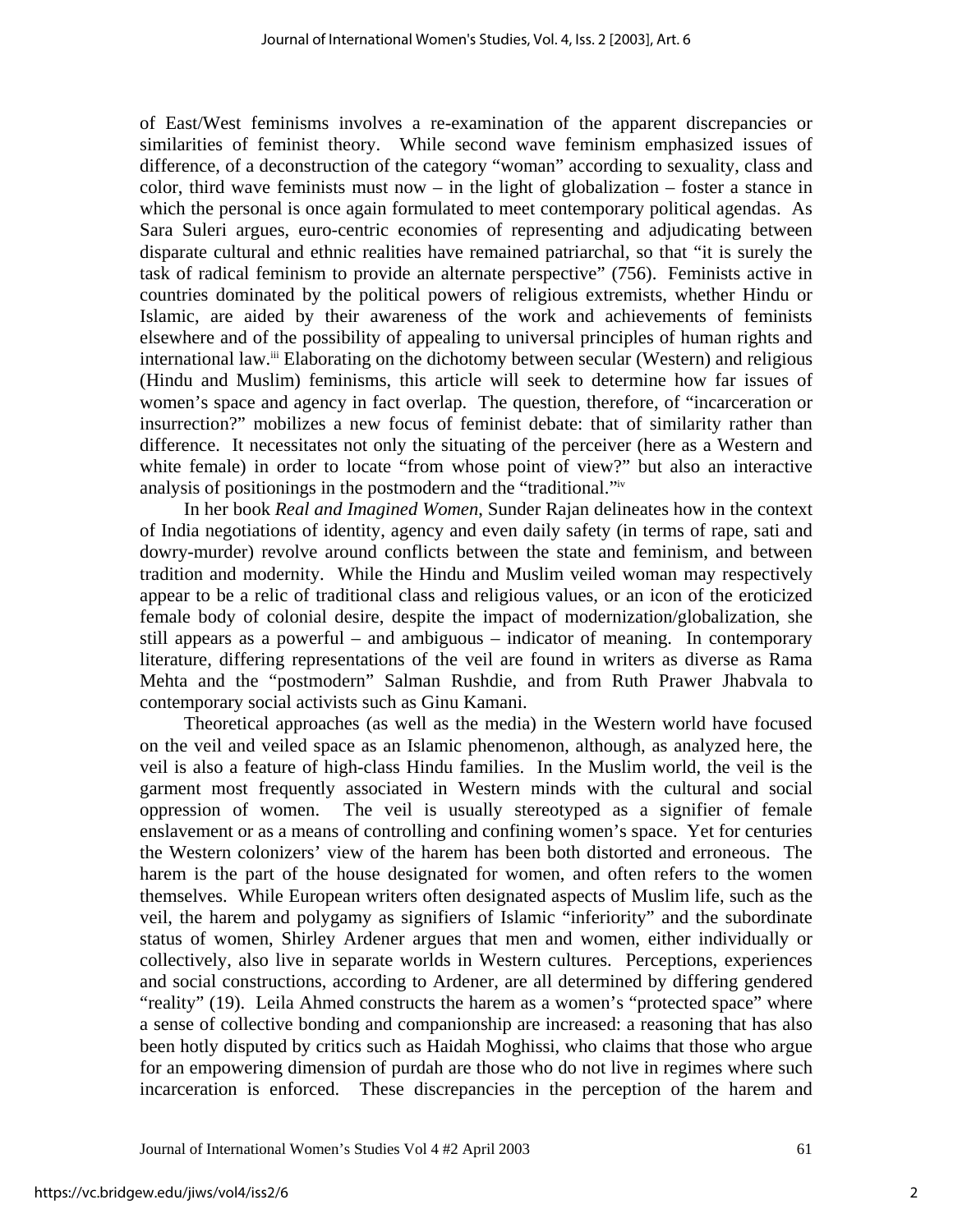women's space, which inform my discussion of the possible experiences within gendered space in the light of examples from literature, are therefore not clearly drawn across an East/West dichotomy, nor is there agreement between all Islamic/Arab feminists on the issue.

The gendered space of purdah (literally life "behind a curtain"), the veiled space that has been theorized as delineating and enforcing an inside/outside, private/public, female/male dichotomy, is an extreme form of sex role differentiation that contentiously provides both "separate worlds and symbolic shelter" (Lateef 133). Yet veiling is not a phenomenon restricted within cultural or religious limits: it is a widespread and dominant feature of many societies that seek to maintain a rigid enforcement of obedience to male authority. A return to veiling has been described as "turning back the clock" (Sharpley-Whiting 60) in Islamic societies, but many Arab thinkers (male and female) regard it as a step *forwards*. In its multiple socio-cultural contexts, some Arab feminists regard veiling as a step *towards* agency and identity, in direct opposition to a traditional Euro-American "Orientalist" viewpoint. Rosi Braidotti, for example, speaking as a Western feminist, identifies mobility as one of the prime determinants of freedom and agency. She also stresses that the physical dimension is only one aspect of mobility, another being the intellectual space of creativity: freedom of mind (256).

The veil, although seeming to define boundaries of invisible borders and impose rules of space and sexual difference (a "prison" according to writers such as Fatima Mernissi), nevertheless allows some women *increased* mobility within their social and spatial world. Ironically, as Shahida Lateef describes, a lack of purdah in Indian families may imply greater control over all aspects of women's lives through other means; for example, a refusal by parents to send their daughters to school (135). While the veil seems to achieve aspects that promote agency within this specific cultural milieu, by providing access to "male" public space, as well as in the context of providing a protection against harsh climatic conditions in the geographical context of desert life, it is "instructive to see how an item of clothing with so many positive, practical uses has, over many years, been hijacked as a means of controlling the female sex" (Buonaventura 97). In her interviews with Indian women from Muslim and Hindu backgrounds, Anees Jung documents instances of purdah within both religions – based on the concept of *fitna* (woman's influence of chaos on society) and a woman's *dharma* (sacred duty) respectively. Jung questions whether within these contexts a woman's "home" means a haven or a prison (49). In these varying contexts, the veil can be discussed as bearing meanings ranging from statements of class status to debatably outmoded religious dogma.

As Gayatri Chakravorti Spivak points out in her famous essay "Can the Subaltern Speak?" the voice of subaltern woman remains silent and irreclaimable. Yet how far is the figure of Indian woman also invisible as well as silent? In contrast to an Americanbased feminist writer such as Spivak, who regards the power of speech as synonymous with agency, Jung suggests that "silence could be a language through which women in this land realised themselves" (20). She refers to the secluded havelis, such as that in which her mother still lives, as "energy-filled spaces of silence," the "microcosms" sustaining quality of life within the macrocosm of a vast land" (*ibid*). Jung's fascinating account of encounters with women across India is written in ambiguous terms, where often, instead of disempowerment, the veil, harem (*zenana*) and purdah are regarded as features of "psychic empowerment" and possibility rather than social oppression. The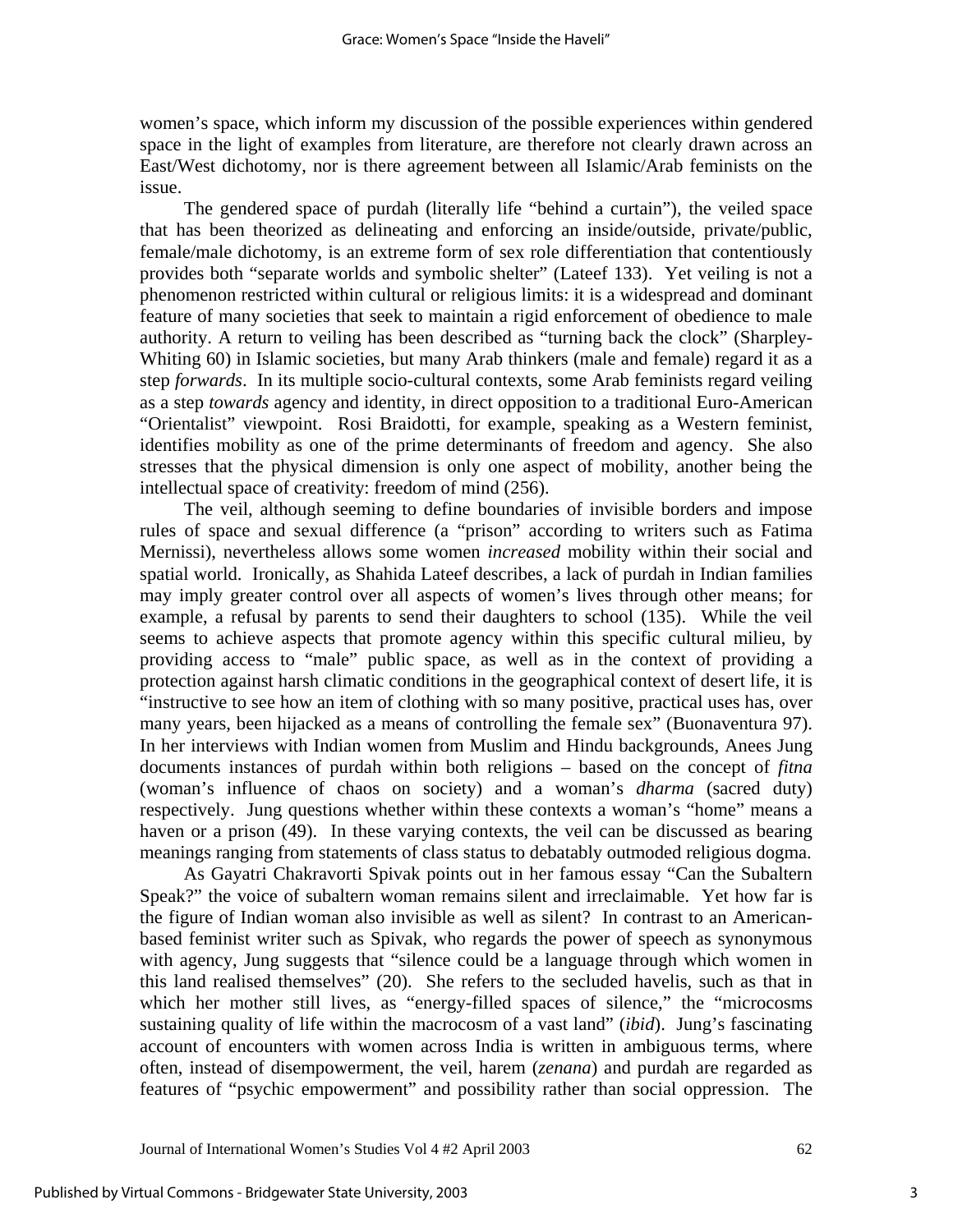texts examined here will be used to ascertain how far literary representations of purdah and the veil portray purdah as either liberatory or as crippling to human life and agency, as some feminist critics argue.

In Hindu India, the figure of the veiled woman is indicative of a high-class family, one in which the women are not required to help in agricultural labor. The woman is confined in, and defined through, her relationships within a strict patriarchal authority. Many Indian women writers themselves tend to uphold this traditional women's world, advocating its positive qualities of communication, security and protection. Others portray both purdah and "purdah mentality" as means of social control, reinforced through fear and a strict hierarchy. As Leigh Minturn discusses, the major function of Indian purdah is to enforce obedience to authority in the form of both husband and mother-in-law. It is disguised in a discourse that "honors" wives. Women are harassed and vilified for not conforming to these restrictive norms (76). The system is justified as a way of protecting women from rape and seduction, although, as Minturn points out, purdah produces a paradoxical double standard since women are rendered more mysterious and therefore attractive – and more vulnerable – to men.

## **India: Separate Worlds and Symbolic Shelter**

Sociologists Indira J. Parikh and Pulin K. Garg describe the traditional state of purdah in India where upper-class women live mostly indoors:

They come as brides and leave only for the funeral pyre. The husband's home is their prison, their castle, and their palace. They believe, or are made to believe, or have no other choice but believe, that this is all for their good.…However, within the walls of their home, within the feudal system of a large joint family, run parallel themes of exploitation, intrigue and counterintrigue, all revolving around the control of resources through legacy and heritage. This is the only life they know as wives. (90)

Rama Mehta's novel *Inside the Haveli* (first published in 1977) has been hailed as a classic that maintains strict authenticity to the life it portrays. The author herself was both a novelist and a leading sociologist, whose insight into the lives of women was based upon her own experiences of life in Udaipur (Rajesthan). Her novel is built upon information contained in one of her non-fiction texts "From Purdah to Modernity," a fascinating study that reflects Mehta's concern with women and her country's coexisting and conflicting trends of time. The novel portrays the educated heroine's journey from modernity back into the traditional world behind the veil, where the severe restrictions of etiquette and subservience dominate life. She experiences the shift between two eras, and two geographical space-time dimensions, leaving behind the modernity of her parents' home for the traditional household of her aristocratic in-laws. While apparently typifying "silenced woman," Mehta's heroine Geeta finds fulfillment in observing without being observed, and she finally not only accepts the power of the patriarchs – the "towering tree under which the family sheltered"  $(262)$  – but ultimately perpetuates its values in the next generation.

The main theme of the novel concerns Geeta's alienation from the life of the haveli and her gradual acceptance of its mores and rules. She is forced to live by its rigidly enforced codes of behavior which centre on the ritual avoidance of both men and older women through veiling, learning that in order to retain her respectability, she must keep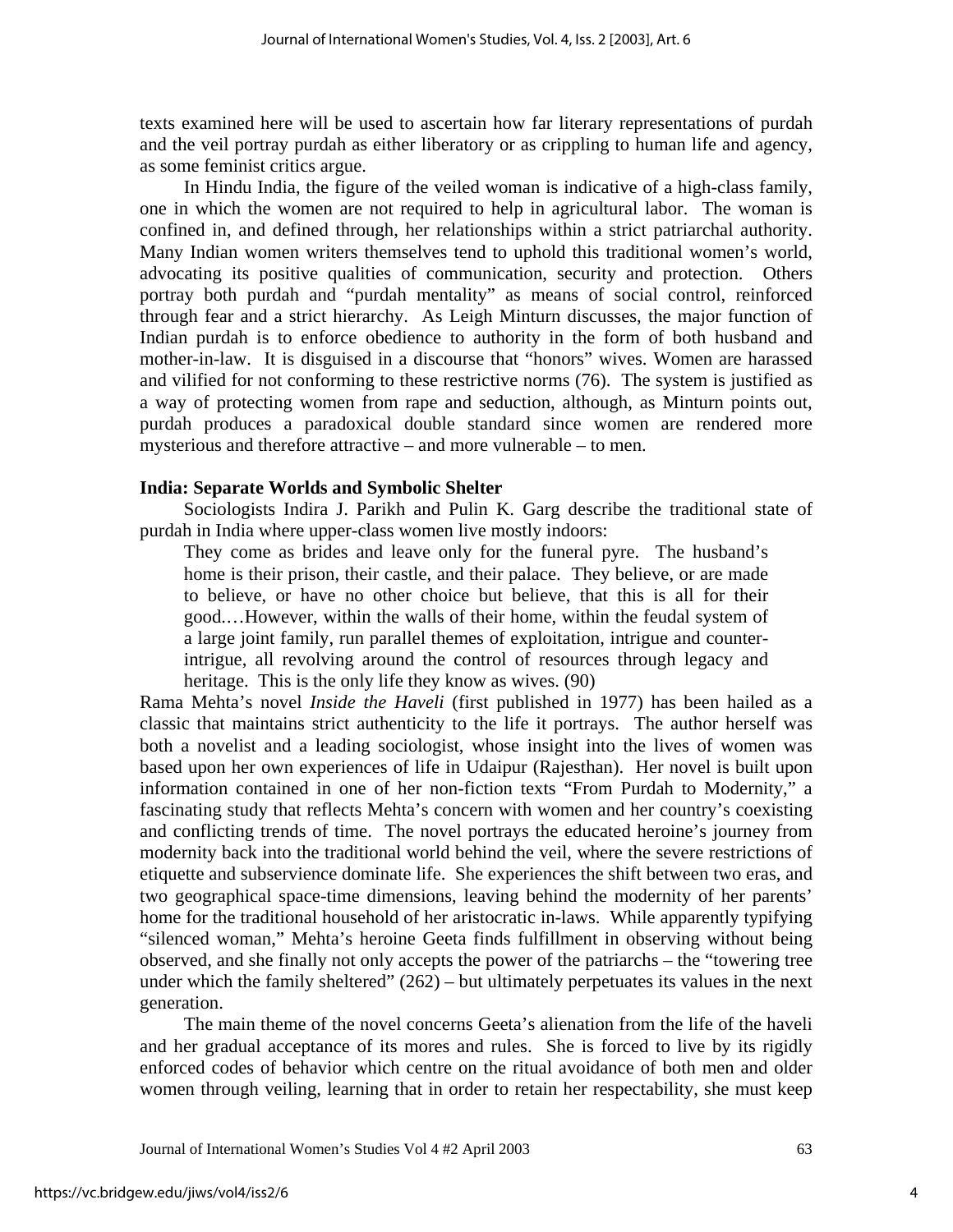her head covered, even when no men are in sight (18). Mehta describes that "in the haveli, men were regarded with awe as if they were gods. They were the masters and their slightest wish was a command" (21). In such patriarchally restricted physical and intellectual space, veiled woman, like the subaltern woman Robert Young describes, "is a signifier, whose distinction is that she is shifted from one position to another without being allowed any content" (164). From the viewpoint of a feminist psychoanalyst, Luce Irigaray writes that female space granted by men is "the place which is appropriate for the need you have of me…the place you have positioned me, so that I remain available for your needs" (47). Similarly, Martha C. Nussbaum argues that women as traditional givers of care and love can be abused by the family structure in India so that women's abilities are undervalued and wives often treated as domestic servants (243).

Hindu feminists reject such aspects of their religious tradition that involve superstitions sanctifying the rigid codes of conduct required of women. Nussbaum scrutinizes how seclusion is incompatible with fully human functioning, addressing how traditional principles of female modesty and purity may negate female agency and "freedom." In Mehta's novel, the heroine Geeta begins her re-education in the traditional behavior of "respectable" women when she first lifts back her sari from her face to look at the vast walls of the haveli. "No, no, you cannot do that," she is told as the sari is pulled down over her face. "In Udaipur we keep purdah. Strange eyes must not see your beautiful face" (17). Defining the rigidity of the class system within parameters of social avoidance/restricted physical and social access, Mehta depicts here how purdah reduces women's access to other women (since all cross-generational and cross-class contact or friendship is proscribed). Since contact with the rest of society is also barred, purdah women are institutionally insulated from social change: an effective way of disallowing any feminist activism or knowledge of changing values or attitudes outside the walls of the haveli/harem.

In the haveli of this novel, along with physical veiling, emotions must also be hidden. Geeta finds that although the other women thrive on gossip, they "never expressed an opinion and never revealed their feelings" (87). At times of extreme crisis, Geeta burns with rage, anger or frustration, yet remains silent. $v$  Veiling the face is the overt symbolism of masking of inner emotion. In terms of the traditional Indian theory of aesthetics, this concealment could be compared to an externally imposed denial of *rasa*, or aesthetic emotion. *Rasa* is defined as a dynamic process of aesthetic response through which an individual perceives both the inner meaning of an art object or performance, and an appreciation of the particular *rasa* (emotion) it evokes. This leads to an ultimate transformation in her awareness towards emotional, intellectual and intuitive integration: an experience traditionally associated with higher consciousness (Dehejia 33). Linking spatiality with visuality, the erasure of women from visual and temporal space also disallows the opportunity for aesthetic and, therefore, spiritual fulfillment. Thus, the division of space, as in the haveli, into gendered social space, justified by religious tradition, is not only a physical restriction but also a spiritual one, designed to prevent female access not only to the form (*rupa*) of scripture but also spiritual (as distinct to religious) experience through emotion (*rasa*). This is portrayed in the novel when Geeta is denied access to the male-designated rooms of the haveli, and punished for witnessing the paintings and beautiful songs that the men of the family alone may enjoy. Rajan describes the "new woman" of India, the educated woman who "has been drawn out of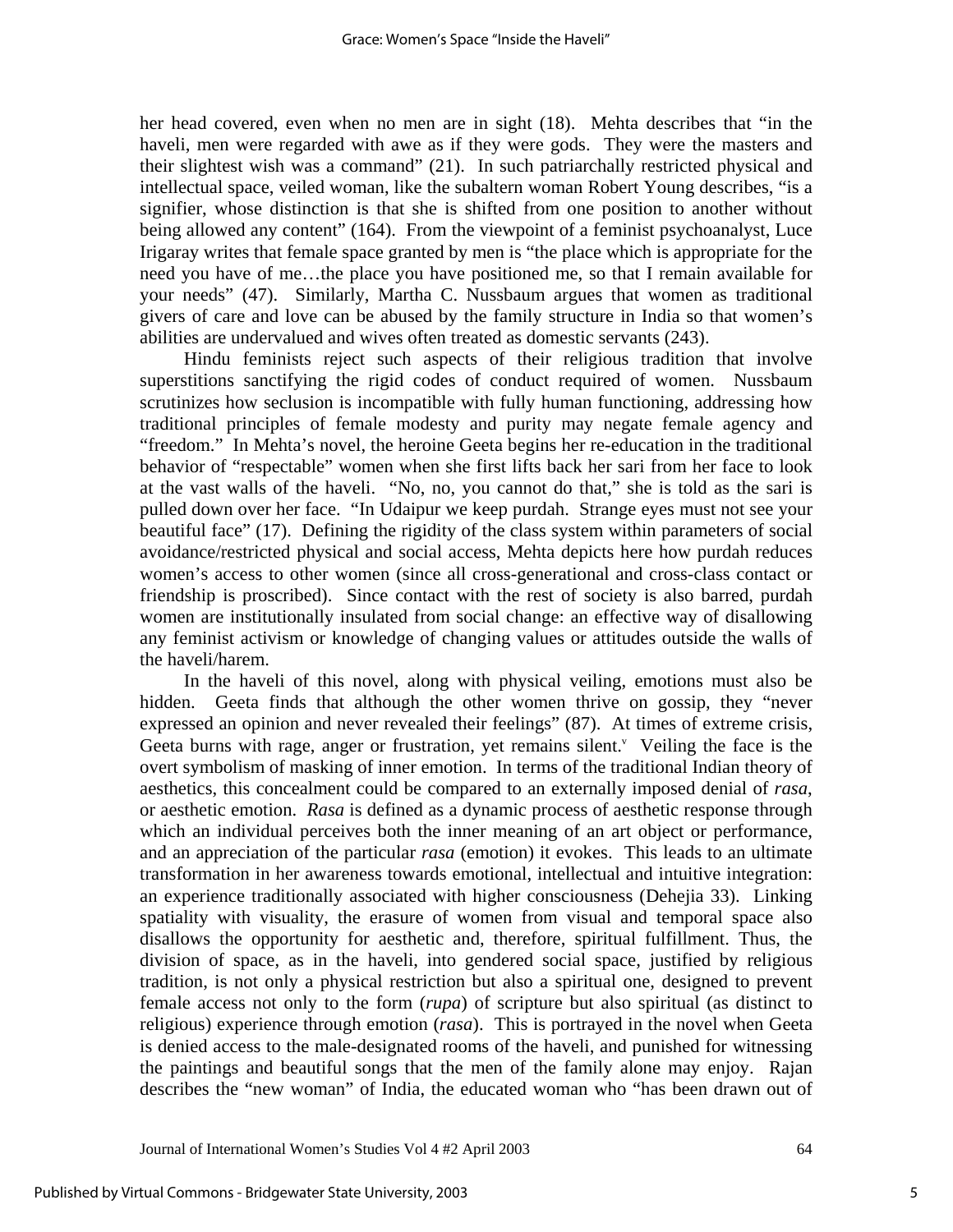the privacy and invisibility of the home" and equates her new visibility as being a measure of her *reality* (137). This corroborates the trope of a woman hidden behind her clothing or the walls of her home lacking a corporeal, intellectual or emotional existence.

The fact that Geeta eventually accepts the discipline of the haveli without protest (91; 108) highlights the possibility of choice within the traditional forms of seclusion. As Nussbaum argues, an informed choice to continue traditional modes of behavior can be viewed as a statement of freedom equivalent to a rejection of purdah. This element of choice, including the freedom to choose to veil or not, is often cited as an indication of agency (Nussbaum 236). Yet, from a euro-centric viewpoint, the emphasis on the silence of women – the necessity for Geeta not to voice her concerns or anxieties to anyone (other than her maid, who is lower down the social hierarchy), for silence before her mother-in-law and any older relatives, and for the taboo on speech at all in front of a male relative $v_i$  – indicates that Indian women in purdah are effectively silenced from within the social system.

As indicative of the way such patriarchal /androcentric attitudes are imbibed unwittingly by women, Mernissi cites how women have been convinced by the male elite faction of society that "their mediocre view of culture and society has a sacred basis" (*Islam* ix). Cultural traditions such as Islam are not the predetermining factor in the utilization of the veil as a means of oppression; it is social institutions such as the family which are designed to restrain women's power. In Mehta's novel, the upper-class family censor behavior and freedom of action by way of a hierarchical strategy based on gender and age, endorsed through reference to religious tradition and cultural taboos. Traditionally, one reason in Hinduism for the seclusion of women in purdah was to limit access to women since sexual activity was thought to sap men's strength, in much the same way as a disease. Another basis for the sanctioning of women is sacred texts, such as the laws of Manu, which state that there can be no freedom for women. These laws, for example, reject woman as a temptress, claiming her to be unworthy to be trusted with her own life, but one who must be under the care of her father, then husband, then son (Minturn 207).

While the silencing and invisibility of woman in these circumstances may seem overwhelmingly negative to a Western feminist, Mehta's novel does not play upon such binary judgments. Silence, like veiling, is ambivalent. Geeta, for example, soon discovers positive aspects of veiling: "She came to love the veil that hid her face; this allowed her to think while others talked. To her delight she had discovered that through her thin muslin sari, she could see everyone and yet not be seen by them" (22-23). In terms of feminist space, in Mehta's depiction of purdah, the distinction between geographical and metaphorical space is collapsed as the performance of power that distinguishes real from non-real space invades both. Women are incarcerated by both actual and symbolic patriarchal power, a discourse that limits both creative and dynamic action, a characteristic of "real space," and enforces immobility and stasis, which characterize "non-real space" (Rose 59). Equally, it could be argued that the women in this novel have their existence on a border zone of being/becoming. Positioned on the edge of the patriarchal world, they live literally behind the curtain, on the far extremity of the courtyards, behind the lattice wall, concealed beneath the veil. Homi Bhabha speaks in terms of "in-between spaces [that] provide the terrain for elaborating new strategies of selfhood – singular and communal – that initiate new signs of identity and innovative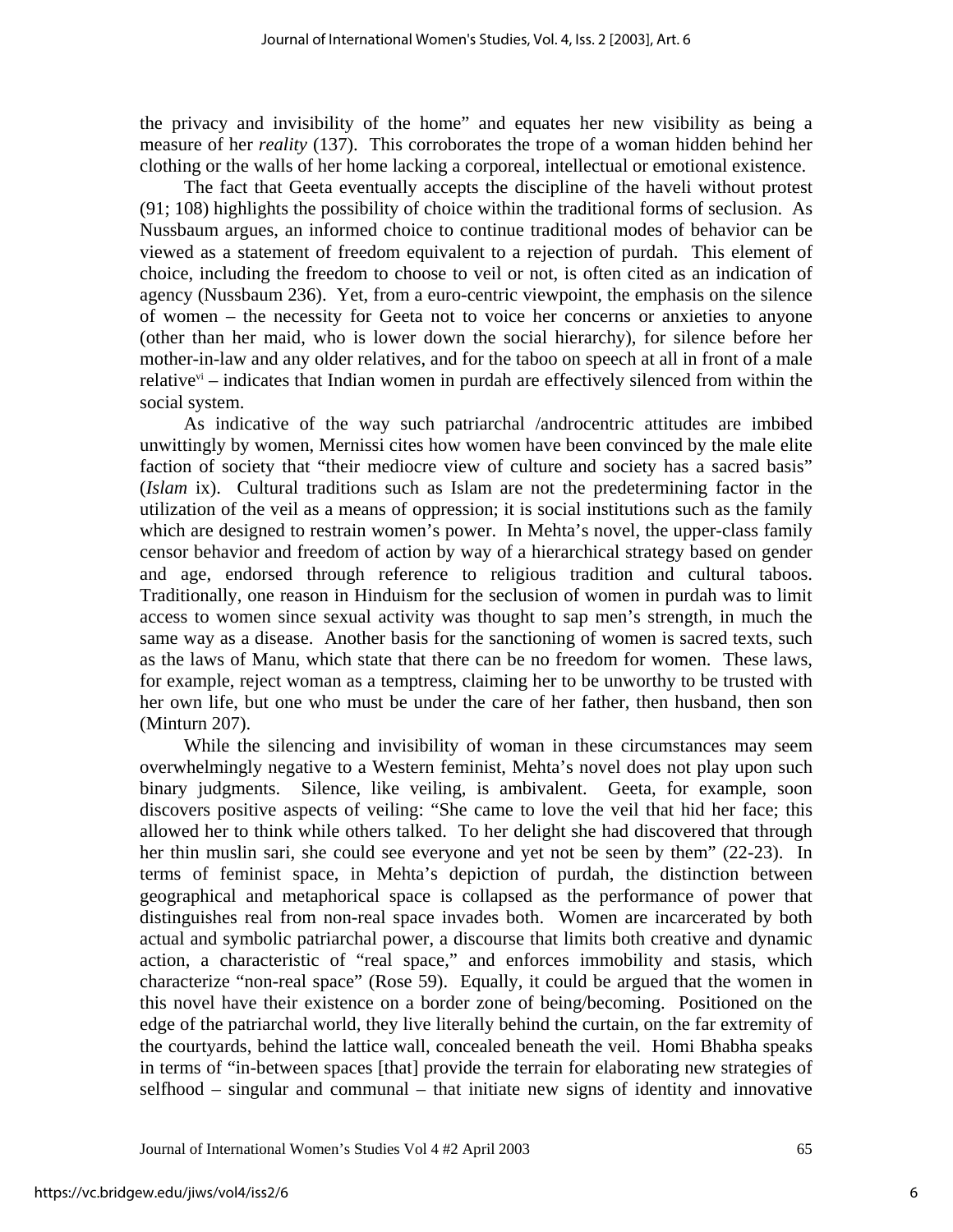sites of collaboration, and contestation" (2). Here, a pertinent question is whether the inbetween spaces occupied by the haveli woman can be a space of elaborating any sense of selfhood, or if all sense of identity is prescribed and predetermined.

When Geeta discovers "to her delight" that she can see while not being seen, she places herself on that border threshold of not belonging in either world. Furthermore, as we have seen, she is at home neither in the world of the women, nor the world of men, which is forbidden to her. Woman's position is both at the border of male space and at a border of time, situated in a non-time between past tradition and present modernity. Her only role in life is to support the superior males of the family, whether by preparing food or supplying male offspring. To use a transcultural comparison, her role is not that dissimilar from that in Jean Baudrillard's *On Seduction* in which woman's function is to protect man from the void (as will be elaborated on later).

Women's roles and their "life space" are circumscribed from birth by their gender. From an early age a female child is made to feel her inferiority to male children: "She experiences no space for herself and learns to be *invisible*, obedient, conforming…She learns to accept herself as unwanted, or as a *transient* to be cared for, but never to belong" (Parikh and Garg 101; emphasis added). This description of the female sense of transience and non-belonging fits into Bhabha's terminology of liminality, or existence on a threshold. The restriction upon space is one way of ensuring a woman's conformity and obedience. A woman is "always in somebody else's space. There is no space which [she] can call her own" (*ibid* 102). Beliefs that women have to endure the denial of human freedoms in this way must and can change as women themselves forge changes in stereotyped patterns of human conduct.<sup>vii</sup>

Denied physical, personal and spiritual space, many women in India must learn to live within the system without any legitimate space for the self. However, while women living within patriarchies in South Asia are still fighting to earn access to male public space,

[m]any feminists today believe that the goals of earlier generations of feminists who sought greater access for themselves and for "Others" to this elite male-dominated public sphere need to be reformulated. We now recognise that there can be no pure public spaces in which the liberal ideals of equality, impartiality and universality are achieved (Duncan 2).

Parikh and Garg argue that a woman's "search is for a place where she can be without being pushed around or without having demands made on her. In the absence of such a place, she often hides behind her prescribed role-idealism…or tends to fantasise" (36). This positioning complements arguments of initiatives for "women only" spaces, where women are able to renegotiate identity through "third space" locations. Such spaces could be the location for the third wave of feminist thought and activism, a feminism that encompasses religious and cultural issues worldwide.

## **The Muslim World: Algeria**

The relationship between women and Islam and the position of women within Islamic states is both volatile and ambivalent. While Western feminists once took up the veiling argument to illustrate the oppression of women in Islam, it is no longer viable to talk in such dualistic terms while women all over the world are actively choosing to veil as an expression of their own religious, sexual, and national identity. Ania Loomba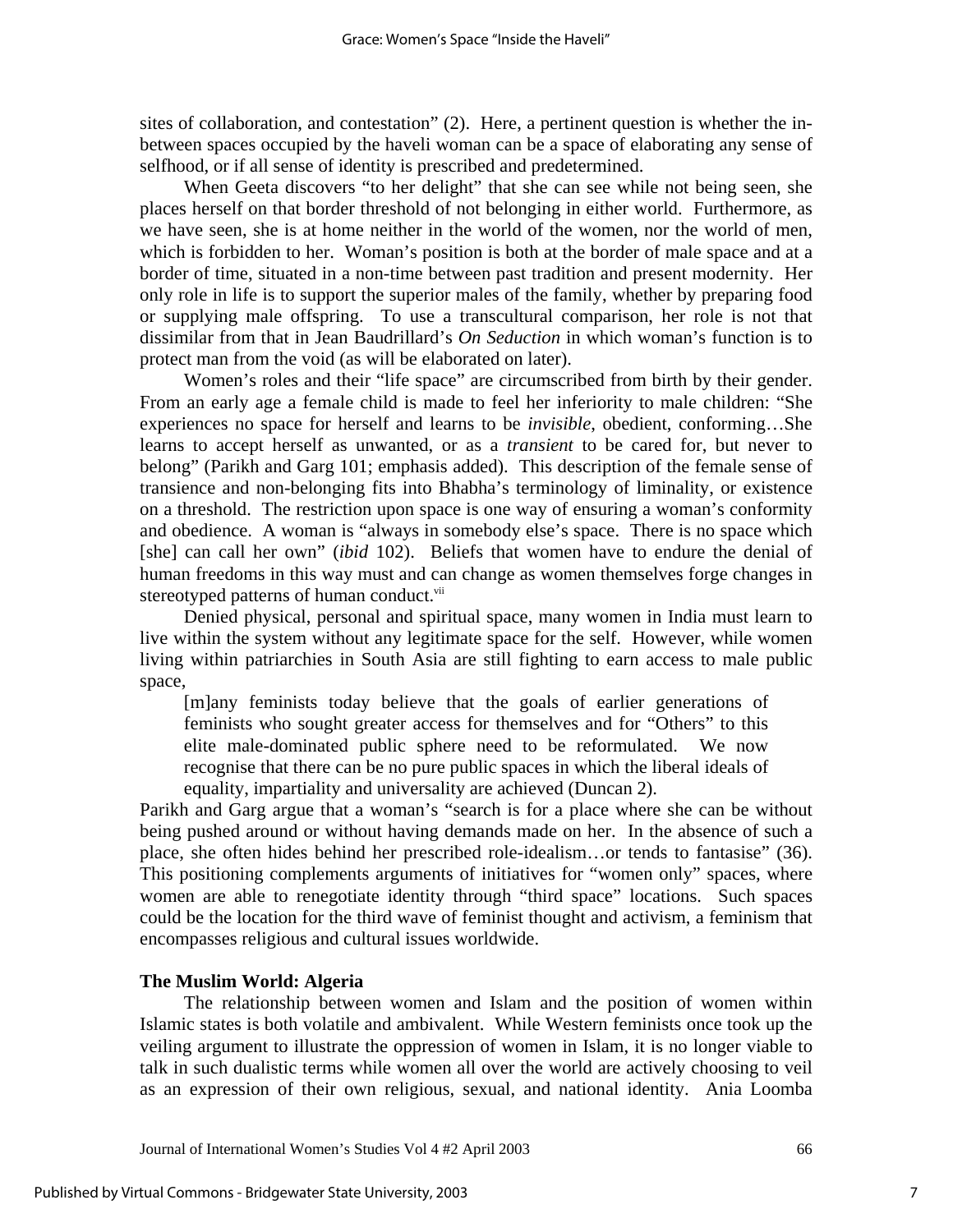points out that in "fundamentalist" discourse (that is to say, where Islam assumes a political agenda) women are subjects as well as objects, "targets as well as speakers of its most virulent rhetoric" (227).

Speaking from a "secular" Muslim standpoint, the feminist sociologist Mernissi argues that veiling and the institution of veiled space are both visible and invisible (*Harem* 68), just as the Algerian writer and filmmaker Assia Djebar cites that "there is no seraglio any more. But the structure of the seraglio attempts to impose its laws in the new wasteland: the law of invisibility, the law of silence" (*Fantasia* 151). In situations devoid of choice, a woman may be coerced by male (or older female) relatives, or indoctrinated by phallocentric arguments related to either "religion" or "traditional culture." The Egyptian writer and activist Nawal El Saadawi links the practices of veiling to international politics, connecting the revival of fundamentalism in certain parts of the world and "the increasing demands that women be excluded from public life, secluded and kept at home. This fundamentalism is not unrelated to colonialism and neocolonialism" (El Saadawi, *Reader* 67). Arguing that neo-colonialism/religious fundamentalism are two sides of the same coin, she cites capitalist neo-colonialism as a system that corrupts both men and women into being oppressors. Feminism, she claims, is not aimed at fighting men, but at what makes men oppress women.<sup>viii</sup>

A continuing debate about the positive and negative aspects of the veil again raises the question of women's identity and the problem of oppression versus freedom of choice for women in an Islamic world. The veil remains a highly contentious symbol, especially in Algeria. Marnia Lazreg concludes that in Algeria the colonial legacy has effectively prevented the emergence of a sense of self "that could transcend the boundaries of Islam" (225). As the rising religious movements use women to embody the specificity of Islamic culture (just as the colonial powers had equated "the Orient" with woman), so both the state government and the religious parties use women for the furtherance of their own political interests. At the same time, women themselves are being forced to veil, as a process, according to Lazreg, of "violent silencing" (226). For example, in her most recent novel, *So Vast the Prison*, Djebar sees Algeria now as a land of tears – and blood. Women are forgotten because they have no writing (like the *satis* discussed by Spivak) and no voice.

The Vietnamese writer Trinh T. Minh-ha concludes that veiling, like the use of silence, "has many faces," and can be either subversive or oppressive depending on the context:

Difference should neither be defined by the dominant sex nor by the dominant culture. So that when women decide to lift the veil one can say that they do so in defiance of their men's oppressive right to their bodies. But when they decide to keep or put on the veil they once took off they might do so to reappropriate their space or to claim a new difference in defiance of genderless, hegemonic, centred standardisation (73).

The veil thus appears in terms of a complex series of meanings: opportunity, privacy and respect versus repression and anonymity. Even within Islam, the veil has a variety of nuanced meanings and connotations beyond stereotyped cultural/political tropes, also implicated within other religious traditions.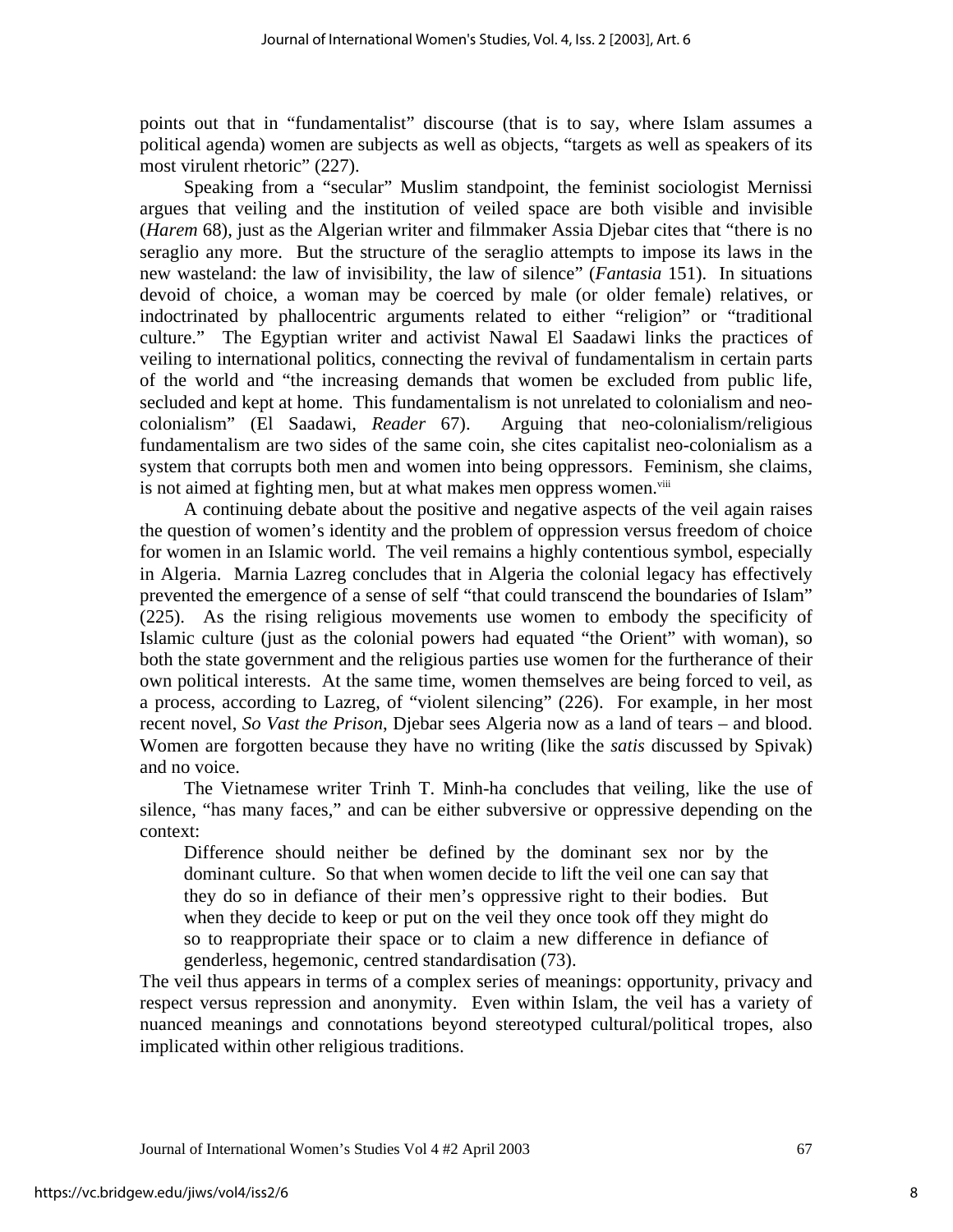### **A Postmodern Veil**

If, as Moghissi argues, the character of Islamic patriarchal institutions such as the veil is enforced through coercion rather than choice, then it is useful here to delve into the possible mentality behind such enforcement. Despite the varied and changing nature of the veil in both its external manifestations and its iconic functions, it remains one method of reinforcing the control of both individual men and the state against women.

The so-called "clash" of the Islamic with the postmodern world has been an issue of recent debate and controversy. Yet the two are not as diverse as they may initially seem. Frequently, the postmodern world is active in actually colluding with fundamentalist discourse in, and solutions to, crises of modernity by validating Muslim women's experience as ethnically "traditional." Both worlds also continue to exploit women's bodies in reinforcing models of male dominance. Women have been frequently cited in the West as an "absence," either of truth, reason, or being. Similarly, in Islam women are frequently defined in terms of "lack." In the context of my discussion here, one theory within the postmodern world will be analyzed to ascertain how far it is instructive in the analysis of contemporary women in Islamic as well as European masculinist hegemony.

In traditional metaphysics the function of the veil is to define the difference between surface and depth, appearance and reality. Baudrillard takes up Nietzsche's critique of truth, in which he challenged these metaphysical notions in his attempt to dismantle a philosophy of truth. Baudrillard proposes a culture of "hyperreality" that is defined by the loss of any distinction between the real and the imagined, or reality and illusion. Within a Nietzschean dialectic of surface and depth, in which the surface is everything, woman's role is that of being never quite real or true. She exists as an ambiguity, a missing dimension. In *On Seduction*, Baudrillard opens by agreeing with Freud that "there is but one sexuality, one libido – and it is masculine.…The feminine, however is, and always has been, somewhere else" (6). For Baudrillard, woman is "all appearance, and it is the feminine as appearance that thwarts masculine depth" (10). Woman can never accede to truth or meaning. He proceeds to claim that "the masculine possesses unfailing powers of discrimination and absolute criteria for pronouncing the truth. The masculine is certain, the feminine is insoluble" (11). Here he equates the feminine with the status of the simulacrum, for there is no other femininity than that of appearances. Since all depth and power belongs to the male, the "only and irresistible power of femininity is the inverse power of seduction" (15). In a universe that can only be interpreted in terms of play, appearances and simulacra, the feminine has a power to seduce because of its unlocatability.

Women's great mistake, for Baudrillard, is to want to become real. Only man can ever be the subject, everything else is merely the object of his desire. "Seduction cannot exist in the world of men and things; occult and mysterious, it is the enigmatic, the insoluble and must remain so if it is to remain at all" (Plant 88). However, identity is only possible in relation to the Other, to that which lies beyond it. In the postmodern world, all that lies beyond is the void, nothing, meaninglessness. Woman's role as seductress is to stand between man and the void. Since everything is only appearance, seduction stands like a door "which is never opened" between something and nothing. Feminine seduction becomes the limit beyond which there is nothing, the border that can be safely occupied, which preserves the subject from death (*ibid* 96). The abyss, or radical other, the mysterious, unknowable, unbounded outside acts as a foil against which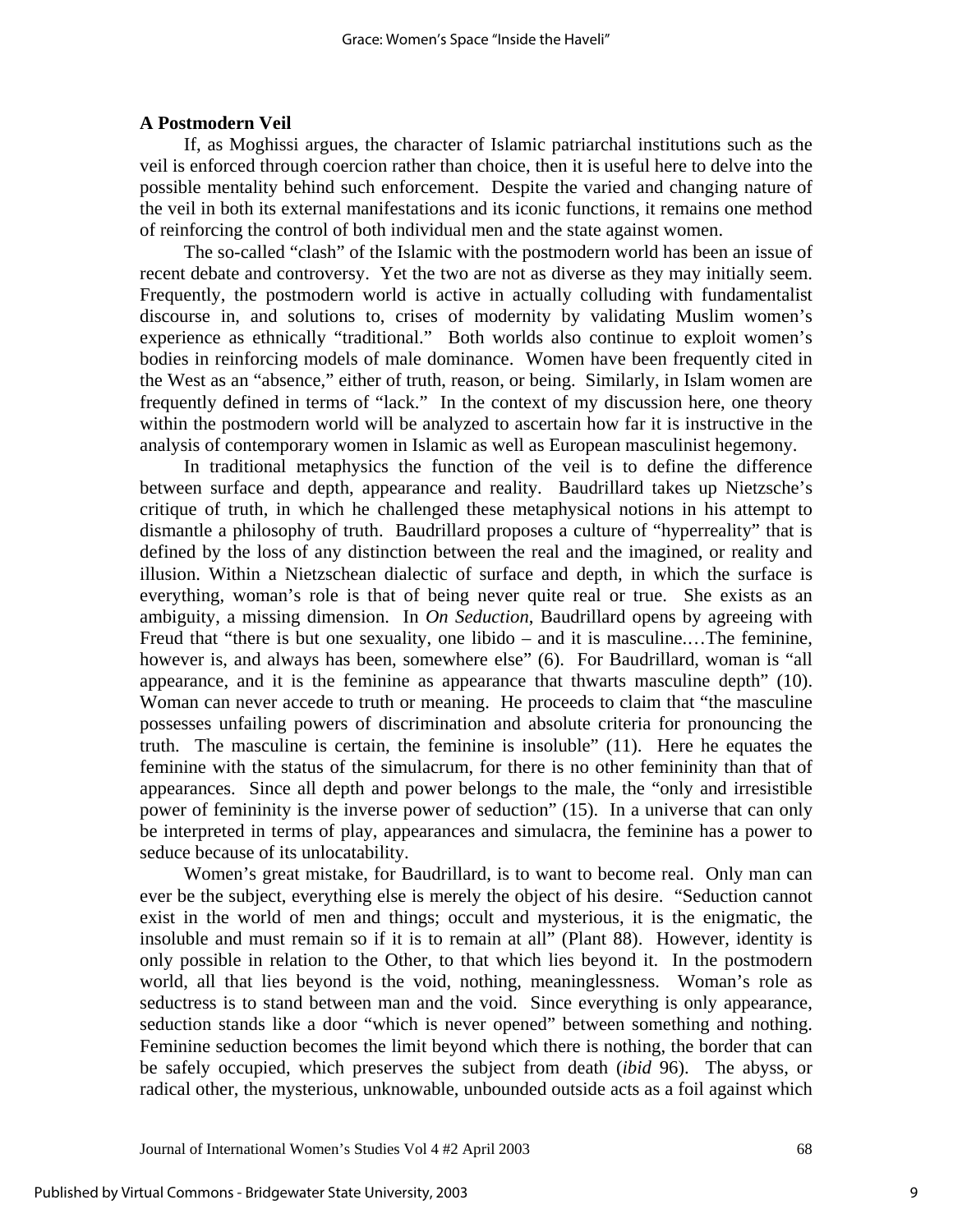man obtains his identity. Baudrillard writes that "at the edge of this black hole the point of no return becomes a point of total reversibility" (128). Seduction makes the fall impossible.

Seduction hides the void from man and thereby protects him from what he fears most, the death of the subject. The seductive feminine maintains but also shields the abyss from man, acting like a veil. It provides a border that can be safely known and occupied. Like the reassurance of seeing a woman veiled, man need look nor inquire no further. The female remains the object of male desire, and his safety against the threat of the unknown. Man maintains the boundary that he has constructed, a feminine that *he*  defines as seduction. However, at the basis of the feminine as protective boundary is the suggestion of woman *as* the void. In Baudrillard's "seduction," the masculine is again defined as the exclusive "real," condemning the feminine to a precarious "identity" *as part of* the void, and thus a threat to man's power and identity. Women become a secret society, share a language unknown to men – and in their strange and indeterminate fluidity become a threat to men. Sadie Plant summarizes: "Baudrillard's man needs the unidentifiable in order to define himself; mystery to provide him with certainty…he needs to know the unidentified, the mysterious and insoluble, but they are of course unknown, the horizon of fear beyond which there is only the void" (105). Clearly, this relates to why man needs to veil woman, in order to retain her "mystery" and unidentifiability against which he can define himself as the only subject. The female represents the border of fear. As long as man has control of this border, the level of female seduction, then both the feminine and the void are in his control, and his fear is minimized. Man wants to set the parameters, establish the boundaries: he wants to control woman's "games" and limit her sphere of activity – he wants, in fact, to veil her. As Plant concludes: "Baudrillard's seduction reassures the subject that the feminine will always be there, a border zone of protection, a challenge that is never made, mystery safely ritualised and secrecy made intelligible." (105) By veiling woman, man achieves these desires: the unknown of woman is contained and made comprehensible. Baudrillard warns of the dangers of feminism and maintains that the exclusion of the feminine is to its own benefit.

This type of argument is comparable to the mode of patriarchal thought that maintains the veiling of women in Islam, a hegemony that distorts traditional concepts to uphold masculinist notions of supremacy and control. These ideas about seduction and the role of the feminine in the light of traditions of seclusion of Islamic women are illustrated by another literary example: Djebar's *A Sister to Scheherazade*, which deals with the relationship of a man with his two wives. The first, a liberated "Westernized" woman, leaves him, despite the passionate and loving nature of their marriage. After she leaves, he takes a second wife through an arranged marriage. This second wife is a traditional, veiled woman, who exchanges the confines of life in a slum for imprisonment in his luxury apartment. The husband (who remains nameless) insists that she stay at home to look after his two children. His first wife, Isma, plays the games of seduction and sexual availability, but she becomes a danger to him when she eventually wants to make the rules. As Plant writes, man's greatest fear is that "seduction takes itself literally, and begins to make the rules and operate careless of man's needs." There is the "danger that it might transgress his sacred horizon of appearances and make holes in the walls of his world…for holes, according to Baudrillard…mean the abyss" (105). The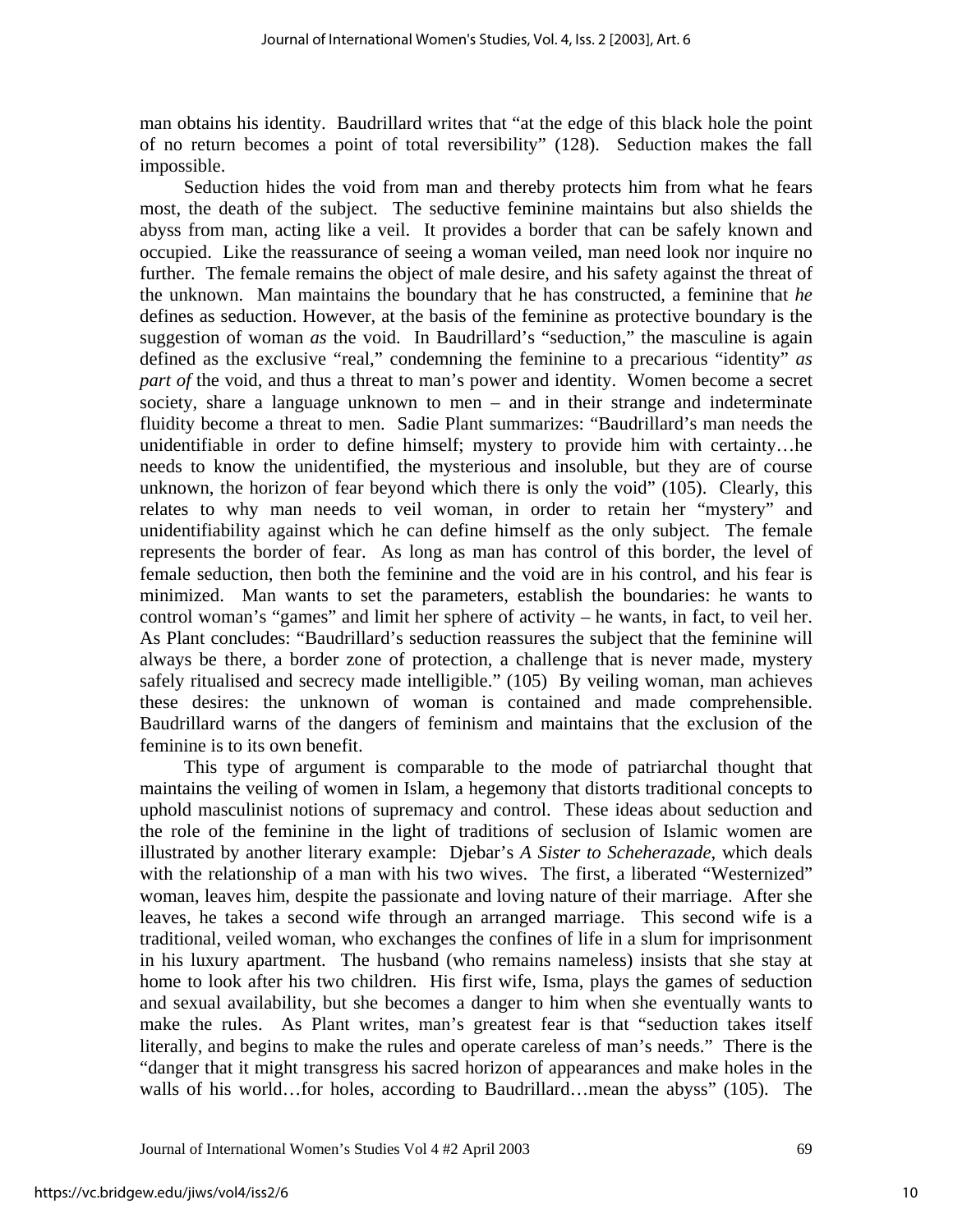husband chooses his second wife, Hajila, so that he can veil and control her, bringing order to his life and his environment, so that the feminine will once gain act as a border zone of protection. However, Djebar shows the dangers of maintaining this masculine control (with its obvious similarities to colonialism) and of relegating "dangerous," "freethinking" woman to the "forbidden zone" of the void. (The "forbidden zone" of course, in traditional Islamic culture and in the Arabic language, *is* the realm of the female.) The husband, in acting out his prescribed patriarchal role, has ignored the role and needs of emotion. His body responds by being temporarily impotent. He turns to drink, and eventually rapes – in order to deflower – his second wife.

This scene introduces another important symbol of the veil as hymen. This symbol of the veil is of course behind the ritual wearing of a veil by a bride during marriage. His sole right to gaze on her face symbolizes the husband's unique ownership of her sexuality and right to remove the bride's "purity." Theoretical notions confirm cultural definitions of the veil as trope of both cover and segregation. As outlined in Jacques Derrida's *Dissemination*, the "hymen" functions as mimesis (representation/imitation), occupying a space between inner and outer worlds, a place of "conceptual opposition" demarcating public and private space. This in-between character of the hymen acts as a sign of "(con)fusion between identity and difference," between play and appearance, an intermedium coming between binary terms of opposition. Conversely also simulating sameness, the hymen "abolishes the difference between the gaping void of absence and the fullness of presence"; it is – like Draupadi's endless sari in the *Mahabharata* – "a play of signs over the abyss" (Gebauer and Wulf 161). Derrida formulates the hymen as both token of virginity and symbol of marriage. He situates the hymen as a boundary between inside and outside, through which Manichaean opposites are produced and reproduced. Thus, while on one hand promoting assimilation (in the context of marriage), it also articulates difference (through its function of separation). The hymen as dividing line is at the basis of economies governing inside/outside, sameness/difference, and public/private.

In her turn, the second wife refuses to play by the patriarchal rules. She discovers a means of claiming her identity by leaving the house unveiled to walk around the city. In traditional Algerian society this is tantamount to going out naked. The husband's response to this violation of his rules is to attack her.

He struck at the word "naked." He struck blow after blow accompanied by the repetition of this word as if he recognised it.…He strikes you across the face. He takes an empty bottle, breaks it on the edge of the sink and mutters, listening to his own eloquence, "I'll put out your eyes and then you'll never see again! And no one will ever see you either" (86-87).

Since the ownership of the gaze is traditionally male, it is crucial here to note that it is her face, and her eyes in particular, that he attacks. She has violated the rules and has been seen by other men without her veil – she has abandoned her role of guarding the junction point to the abyss.

The narrator comments about the wife's response: "It is the moment after the pain that you have to face. The real wound that cannot be healed! Wide-eyed you look around for answers. By staring into the void you hope to find out why…why the exile? As if the exile were something visible!" (89). Baudrillard's "seduction," the relegation of woman to the borderline function as door or veil, to the void, is a way of "making death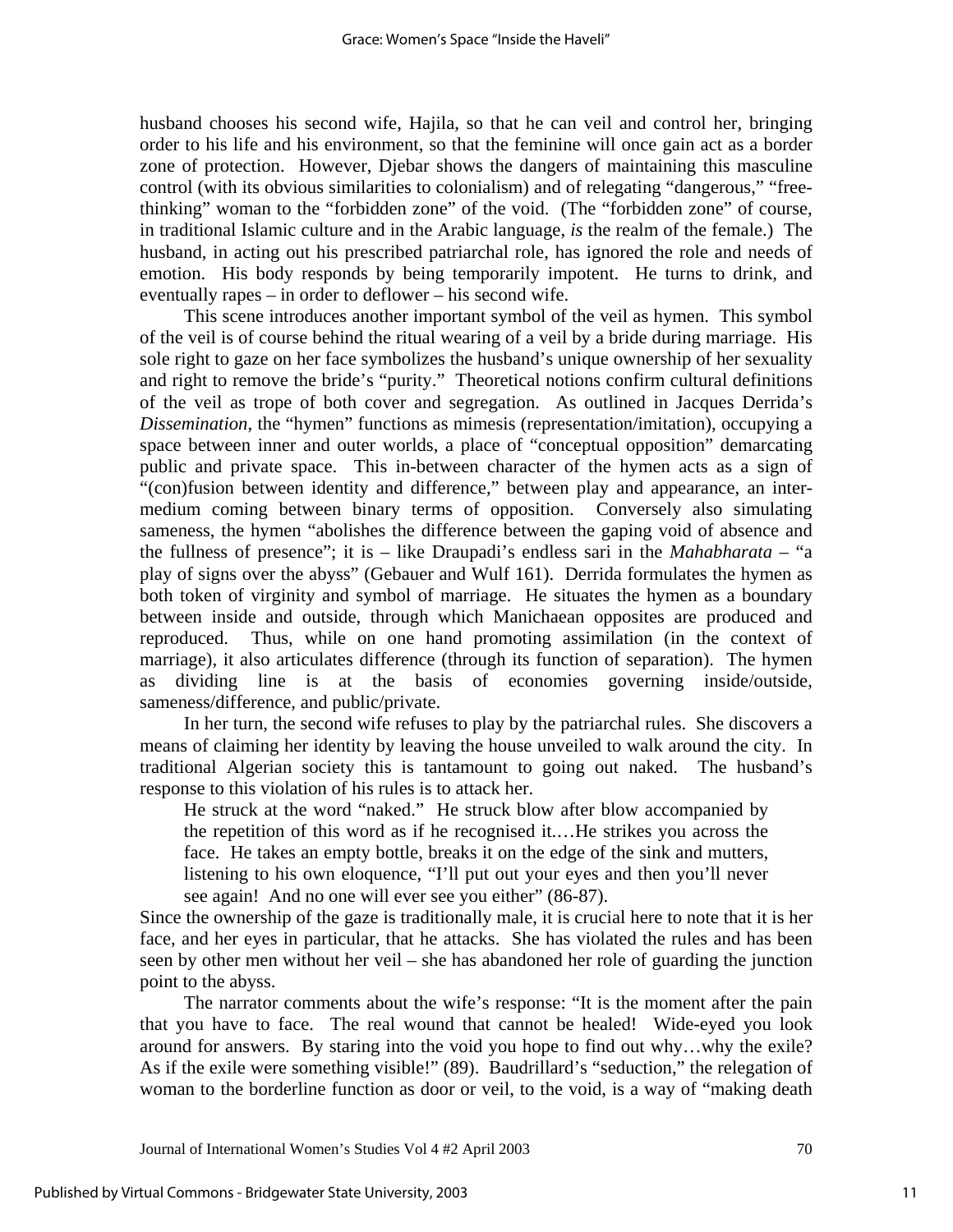safe" – but this is obviously only true for the male. By veiling woman, by restricting her (as in this story), man makes mystery safely ritualized and secrecy intelligible. As with seduction, the patriarchal male argues that the exclusion of the feminine is for her benefit. (Although, paradoxically, positioning women in this way may invest them with a lot of power, particularly as removing the veil is physically – if not symbolically – an easy act.) Like the husband in *Sister to Scheherazade*, when this system fails, man is threatened and in fear, and resorts to anger and violence. Perhaps this is why Baudrillard warns of the dangers of feminism: that the void and the feminine must remain secret and concealed, or women must risk the consequences.

If, in a theoretical situation, the feminine role of seduction acts like a door to protect man from the void, then by extension, in "real life," if we equate the veil with this door then the void that is hidden by the veil is woman herself – whether we want to determine "woman" as an essence or an individual person. The being of woman as herself is, as Djebar suggests in *A Sister to Scheherazade*, "to refuse to veil one's voice and to start shouting," for this is real dissidence. Those who do not cry out in protest are in "a prison without reprieve" (204). Once women have spoken out, they move away from being "generalized woman" to being woman as an individual.

That the veil is to hide women's "secret" is a common theme in Islam, although what the secret is remains undisclosed. Once Hajila has dropped her veil, she is "a stranger whom no one knows" and she can walk about with "open eyes" (41). Ironically, it was the veil that gave her an identity: when she drops it, she becomes anonymous. It is this sense of invisibility once she is *unveiled* that is liberating. In this light, it is interesting to consider Gilles Deleuze and Félix Guattari's theory that the process of becoming-woman is a phase in a journey of diminishment, a step on the road to becoming-*imperceptible*: "imperceptibility is the immanent end of becoming" (279). This process of "erasure" is highly problematic. Deleuze and Guattari ask: "But what does becoming-imperceptible signify, coming at the end of all the molecular becomings that began with becoming woman?…A first response would be: to be like everyone else" (279). This theory has understandably alarmed some feminists (see, for example, Fleiger 40). In the context of my discussion, if imperceptibility is the "immanent end of becoming, its cosmic formula" as Deleuze intends, then this theory could be considered another masculinist theory designed to relegate woman to the realm of the invisible, the veiled.

Undergoing her own process of "diminishment," Hajila not only feels she cannot be seen when she is unveiled, she also believes she cannot be heard. When a man stops her in the park to ask her a question, she is seized with panic, for not only does she not hear what he says, but she has also lost the power of speech. Isma comments:

As if you were able to speak! Don't people realise that you are out of doors?…when you throw off the woollen veil, when you roam around, your voice seems to have left you behind. It catches up with you again at the very last minute, when you have wrapped the cloak around you again (42).

This passage details a reversal of the Islamic understanding of woman's voice as *awra* (shameful), and is another instance in which Djebar subverts the use of the veil. While women are famously silenced by Islamic patriarchy – and by the "religious" tenet of veiling – here Hajila is mute since she is caught in the gap between identities, veiled and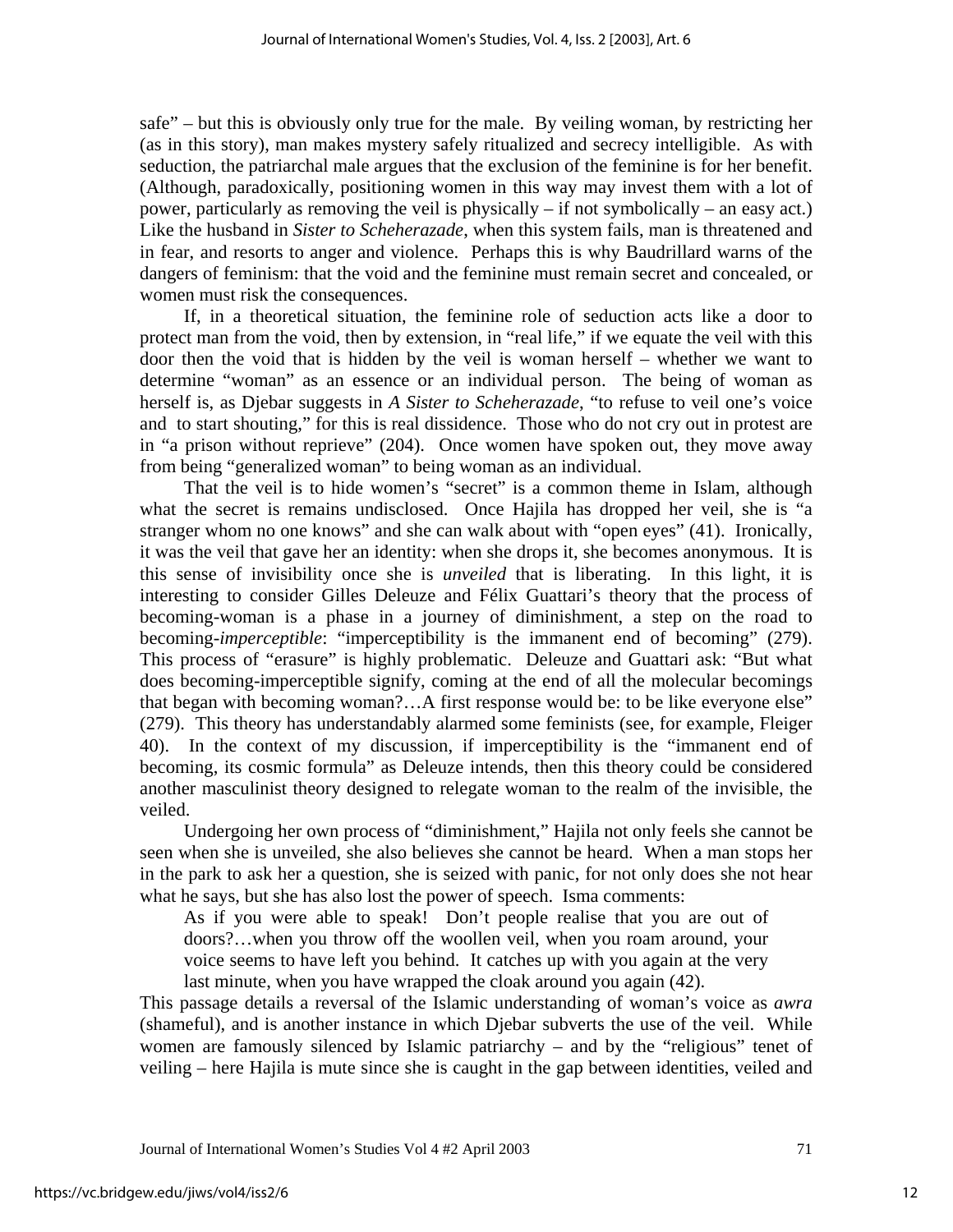unveiled, while in the process of negotiating a new identity. The gap, for Hajila, is a gap in space/time; in terms of patriarchy, it is a gap of morality.

One could propose here that the veil and physical seclusion are not used to protect women, but to protect men. If women remain inside and unable to see men, they cannot judge them. The husband's violence when he discovers that Hajila has been leaving the house unveiled exposes that the "real wound…cannot be healed.…By staring into the void you hope to find out why, why the exile? As if the exile were something visible!" (89) Exile, pain, and the real "veiling," Djebar suggests, are all invisible, and internal. Exile, both physical and mental, is a recurring theme in postcolonial writing and one that especially epitomizes the location of veiled, secluded, woman.

Is it possible, however, for Arab and Hindu feminists to posit or fantasize, in the manner of Irigaray, a female space that transcends the confines of time and space? In her increasingly relevant critique of American attitudes towards Islam written over twenty years ago, Ahmed outlined her fantasy that Arabia could become the "feminist headquarters of the world" (532). Refuting the assumption that women who are secluded from the company of men are thereby deprived, and that societies that segregate the sexes are inherently oppressive and inferior, Ahmed argues the case that "protected" and "holy" women only spaces are in fact a desired goal for feminists in the West. Irigaray envisions such a place of female escape in "La mystérique" as an underground world combining mystery, hysteria and mysticism, a place where "the feminine finds its natural home" (193). Irigaray describes this underground world as being hidden from the surveyor's gaze, a world where women might whirl and dance out of the glare of the (patriarchal) sun. While Mernissi (and others) argue for the *hammam* (the public bath) rather than the harem/haveli as a place conducive to female bonding, Mernissi also projects a hope for the future of Islamic cultures in the female-centered space of the Simurgh: a spiritual world where every individual recognizes themselves for what they truly are, the whole planet "soul and body…completely" (*Islam* 132).

Ironically, perhaps, to conclude: while women are placed in restricted gendered spaces within certain Islamic cultures and in upper castes of India – struggling to find agency and identity outside such spatial definition – Western feminists are advocating the creation of women only spaces with the rationale that "it is, after all, such hard work living with 'the enemy' all the time" (McDowell 44). Arguments for a spatialised feminist politics – women only spaces – are based on arguments about solidarity, comfort and safety, but, as McDowell concludes, however appealing such ideas may be, it is hard, if not impossible, to defend certain separatist geographies while denying others. While acknowledging the need for a reformulation of gendered space, I argue here for the importance of a third wave movement being a global feminist perspective based on integration. Such a movement is the only way of opposing the divisive structures of patriarchal domination and destruction that are rapidly bringing our planet to the point of self-destruction. Perhaps an analysis of gendered space, which seems to deny both social, and often spiritual, agency, suggests the need for a further integration of space, rather than risking further alienation of the sexes through separation. True insurrection, perhaps, lies in understanding and empathy, not further division.

In exploring the elaboration of the postmodern interpretation of a traditional "religious" phenomenon, this article suggests a direction that third wave feminism should take in this new millennium, as it strives to comprehend and assimilate apparently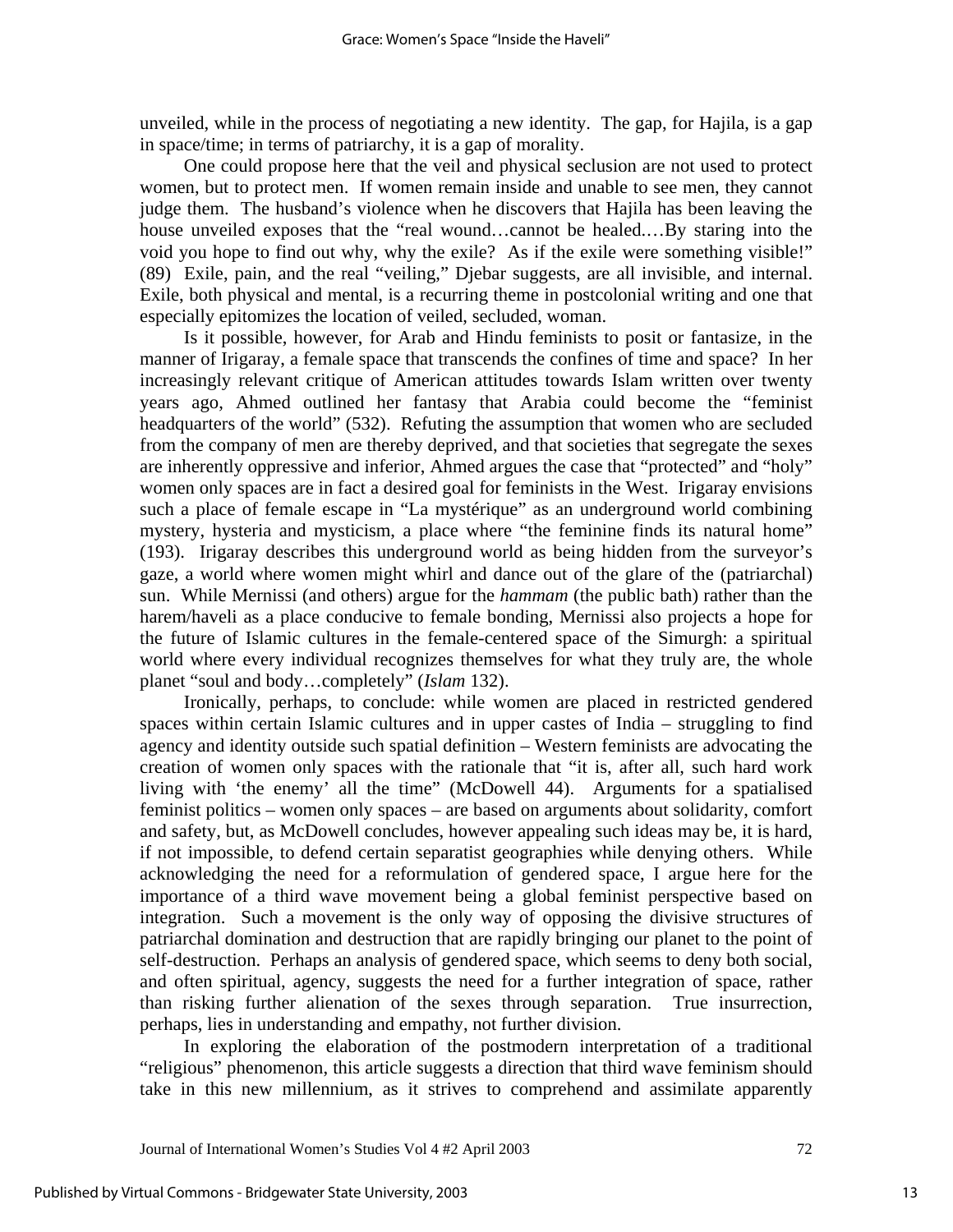clashing social and religious agendas. Feminists must, at this strife-ridden point in time, when masculinist hegemonies and discourses in both East and West, North and South advocate violence as the only viable method of cultural interaction, propose an alternate *modus vivendi*. Women and feminists must move in a new direction – that of a united voice speaking out against patriarchal aggression. From having addressed and tackled individual women's harassment, degradation and social disadvantaging (especially in the areas of education and employment), the second wave rightly highlighted individual differences of class, color, and sexuality. By the end of the twentieth century, feminism in the West had achieved much in terms of raising public awareness and in gaining women more visibility in the democratic process. Now, however, with the blatant failure of democracy – exemplified by the US's abandonment of the practice of installing an elected president based on a majority vote – the role of the feminist movement has changed. Far from being now obsolete, the women's movement must counteract current patriarchal trends in government of fear and terror. The third wave must be one in which the victimization and demonization of races and peoples of the world is stopped. It must be one of a unification of feminists from the Global North and South in the context of a globalized revival of the human right for dignity and freedom from fear. This article addresses just one of the issues that a new unification of the religious/secular trends in feminism must resolve.

### **Works Cited**

- Ahmed, Leila. "Western Ethnocentrism and Perceptions of the Harem." *Feminist Studies* 8.8 (1982): 521-34.
- Ardener, Shirley. "Ground Rules and Social Maps for Women: An Introduction." *Women and Space: Ground Rules and Social Maps*. Ed. Shirley Ardener. Oxford: Berg, 1997. 1-31.

Journal of International Women's Studies Vol 4 #2 April 2003 73

 $\overline{\phantom{a}}$ <sup>1</sup> Lecturer in English Literature, University of Sussex, UK. For comments contact Daphne Grace at d.m.grace@sussex.ac.uk. ii The word *haram* (with the root h/r/m), meaning something taboo or forbidden, is linked

etymologically with the words *harem* and *mahram,* which indicate the family members with whom one may associate without restrictions, such as purdah or veiling (see El Guindi ).<br>iii See Carter's discussion of feminism and globalisation in *The Political Theory of Global* 

*Citizenship* (216-20).

<sup>&</sup>lt;sup>iv</sup> The different theoretical positionings of feminists in the Global South or North, I would argue, are now situated to offer a reconstructive, rather than deconstructive, critique of the postmodern age. If the second wave coincided with the political and academic refutation of the certainties of religious hegemonies and the loss of faith in grand narratives, the third wave surely offers an opportunity to reformulate social and religious constructs on the feminist stance of a global ethic of care and compassion. (I refer to concepts of a global feminist ethic such as that proposed by Charlotte Bunch *inter alia*.) v

As Parikh and Garg point out: "The misery of the upper class woman is more poignant as she cannot express her anger in public or make a scene." (91)

vi For example, we learn that "[e]ven after two years her father-in-law and his father were strangers to her. She had never spoken a word to them. The men, including her husband, seemed to disappear as soon as it was daylight." (19)

<sup>&</sup>lt;sup>vii</sup> Nussbaum cites instances where women negotiate or bargain to claim their religious and social rights (236 *inter alia*).

<sup>&</sup>lt;sup>viii</sup> Significantly, El Saadawi also blames postcolonial academics for glorifying cultural difference: cultural relativism being dangerous in denying transcendence of individual differences of culture and colour and "the celebration of our similarities" – a process she refers to as "veiling the brain" by academia (Keynote Address).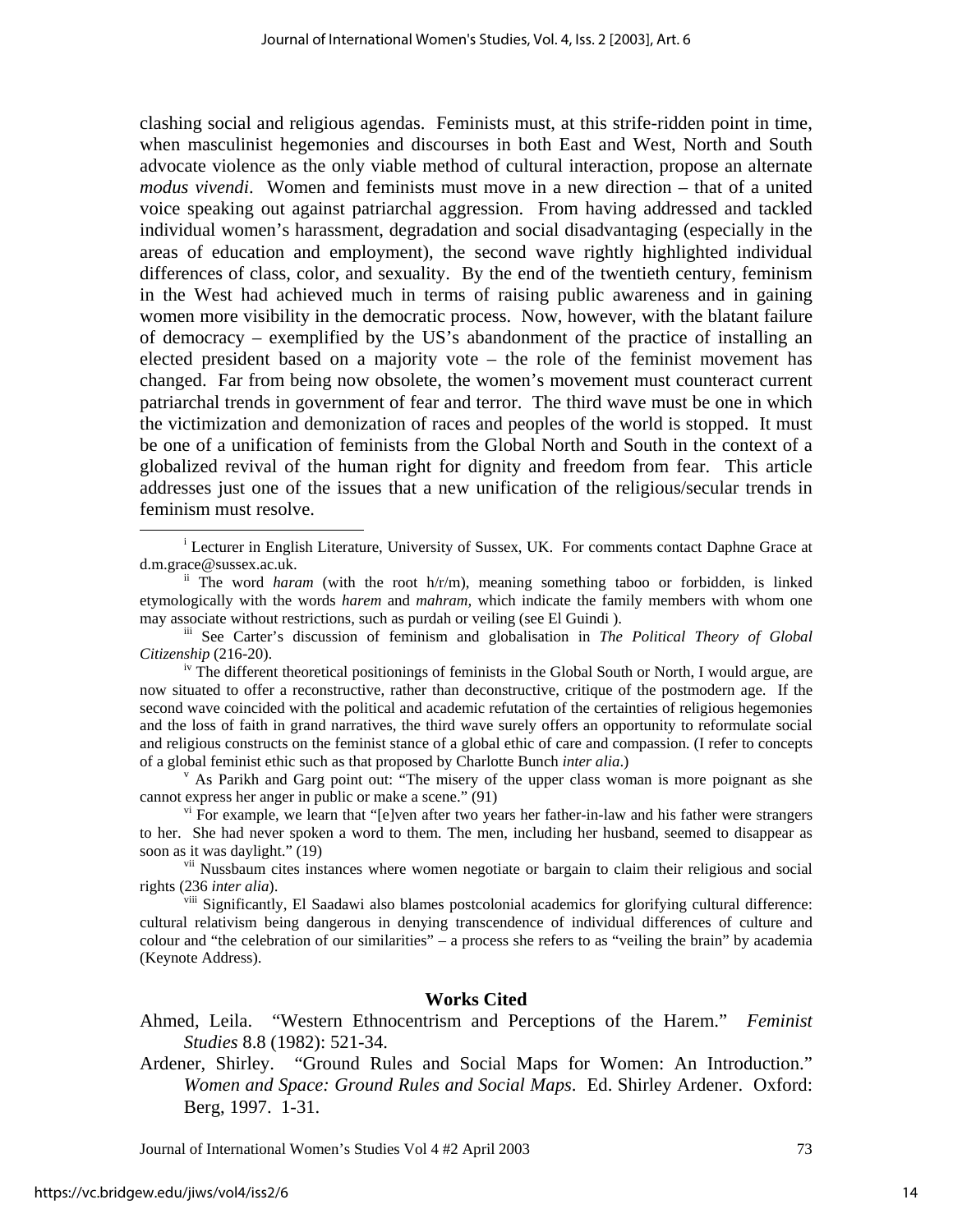Baudrillard, Jean. *On Seduction*. Trans. Brian Singer. Basingstoke: Macmillan, 1990. Bhabha, Homi K. *The Location of Culture*. London: Routledge, 1994.

- Braidotti, Rosi. *Nomadic Subjects*: *Embodiment and Sexual Difference in Contemporary Feminist Theory*. New York: Columbia UP, 1994.
- Bunch, Charlotte. "A Global Perspective on Feminist Ethics and Diversity." *Explorations in Feminist Ethics*. Ed. Elizabeth B. Cole and Susan Coultrap-McQuin. Bloomington: Indiana UP, 1992. 176-85.
- Buonaventura, Wendy. *Beauty and the East*. London: Saqi, 1998.
- Carter, April. *The Political Theory of Global Citizenship*. London: Routledge, 2001.
- Dehejia, Harsha V. *The Advaita of Art*. Delhi: Motilal Banarsidass, 2000.
- Deleuze, Gilles, and Guattari, Félix. *A Thousand Plateaus: Capitalism and Schizophrenia*. Trans. Brian Massumi. Minneapolis: Minnesota UP, 1987.
- Derrida, Jacques. *Dissemination*. Trans. Barbara Johnson. London: Althone, 1981.
- Djebar, Assia. *Fantasia, an Algerian Cavalcade*. Trans. Dorothy S. Blair. London: Quartet, 1980.
- ---. *A Sister to Scheherazade.* London: Quartet, 1987.

-

- ---. *So Vast the Prison.* New York: Seven Stories, 1999.
- Duncan, Nancy. "(Re)placings." Introduction. *Destabilising Geographies of Gender and Sexuality*. Ed. Nancy Duncan. London: Routledge, 1996. 1-10.
- El Guindi, Fadwa. "Hijab." *The Oxford Encyclopaedia of the Modern Islamic World*. Ed. John L Esposito. Oxford: Oxford UP, 1995. 108-9.
- El Saadawi, Nawal. Keynote Address. *Gender and Globalisation* Conference. University of Sussex, Brighton. May 2002.
- ---. *The Nawal El Saadawi Reader*. London: Zed, 1999.
- Flieger, Jerry Aline. "Becoming-Woman: Deleuze, Schreber and Molecular Identification." *Deleuze and Feminist Theory*. Ed. Ian Buchanan and Claire Colebrook. Edinburgh: Edinburgh UP, 2000. 38-63.
- Gebauer, Gunter, and Christoph Wulf. *Mimesis, Culture, Art, Society*. Berkeley: California UP, 1995.
- Irigaray, Luce. *The Speculum of the Other Woman*. Ithaca: Cornell UP, 1985.
- Jung, Anees. *Unveiling India: A Woman's Journey*. New Delhi: Penguin, 1987.
- Lateef, Shahida. *Muslim Women in India: Political and Private Realities 1890s to 1980s*. London: Zed, 1990.
- Lazreg, Marnia. *The Eloquence of Silence: Algerian Women in Question*. New York: Routledge, 1994.
- Loomba, Ania. *Colonialism/Postcolonialism*. London: Routledge, 1998.
- McDowell, Linda. "Spatialising Feminism." *BodySpace: Destablising Geographies of Gender and Sexuality*. Ed. Nancy Duncan. London: Routledge, 1996. 28-44.
- Mehta, Rama. "From Purdah to Modernity." *Indian Women: From Purdah to Modernity*. Ed. B. R. Nanda. London: Sangam, 1990. 113-28.
- ---. *Inside the Haveli.* London: Women's P, 1977.
- Mernissi, Fatima. *The Harem Within: Tales of a Moroccan Girlhood.* London: Bantam, 1994.
- ---. *Islam and Democracy: Fear of the Modern World*. London: Virago, 1992.
- Minh-ha, Trinh. T. "Not You/Like You: Postcolonial Women and the Interlocking Questions of Identity and Difference." *Inscriptions* 3-4 (1988): 71-78.

Journal of International Women's Studies Vol 4 #2 April 2003 74

15